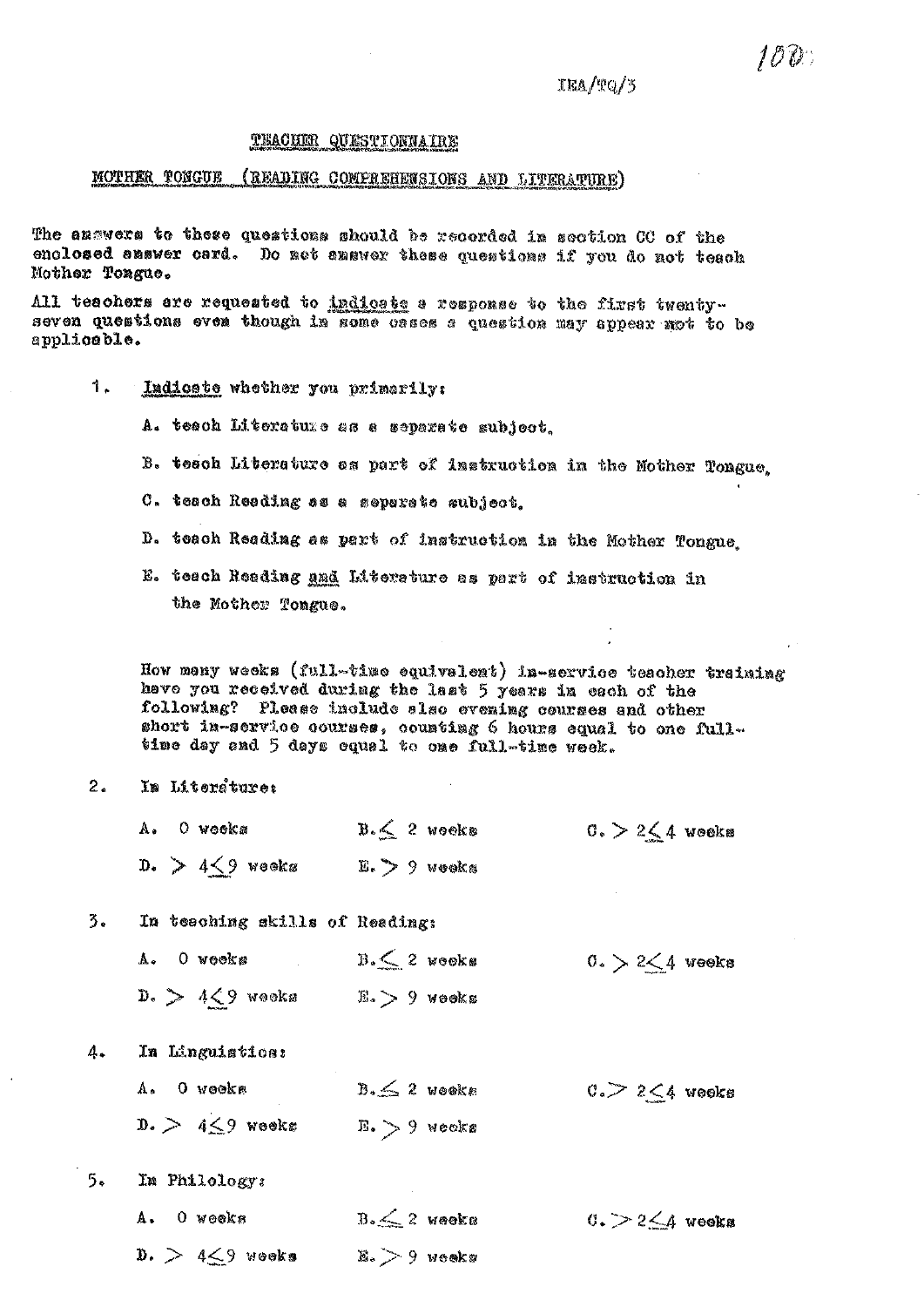- 6. In other areas of humanities:
	- A., O weeks D. G 2 Reeks  $0.$   $\approx$  2  $\leq$  4 weeks

証書した

- $D$ .  $-469$  veeks E. >9 veeks
- Indicate whether you have any periods in which children are  $7<sub>0</sub>$ allowed to spend time reading materials of their own choice.
	- Δ. Yes

 $B.$ No

- Indicate how your children obtain their (Mother Tongue) textbooks.  $8.$ 
	- Buy their own Δ.
	- $B.$ Loaned to them
	- $G_{\infty}$ Do not have one
- 9. Indicate whether each child has a dictionary exclusively for himself for use in class.

 $\mathbf{A}$ . Yes

- $B.$ - No
- Indicate whether there is a class library or bookcorner in  $10<sub>o</sub>$ the classroom in which you most often teach.

 $Y_{\odot}$ s A.,

- **B**.  $N_{\rm{C}}$
- $11<sub>n</sub>$ If yes, indicate how many books there are in this class library or corner.

 $G_s = 20\frac{2}{32}50$  $B. > 10$ \$20  $A. \leq 10$  $D_{\star} > 50$  6 100  $E_2$   $\gg 100$ 

If yes, indicate how many books have been added in the last  $12.$ year.

 $B_6 = 710.620$  $A = \frac{\sqrt{2}}{2}$  10  $G_* > 206.30$  $E. \geq 40$  $D_{\ast}$   $\rightarrow$  30  $6.40$ 

Indicate in general how the textbook(s) used in your classroom 13. were chosen.

 $B<sub>s</sub>$ by you  $\sim 10^{11}$ By your local A. None used  $\rm{C}_{\rm{e}}$ colleagues

By local or central school officials  $\mathbb{D}_{\infty}$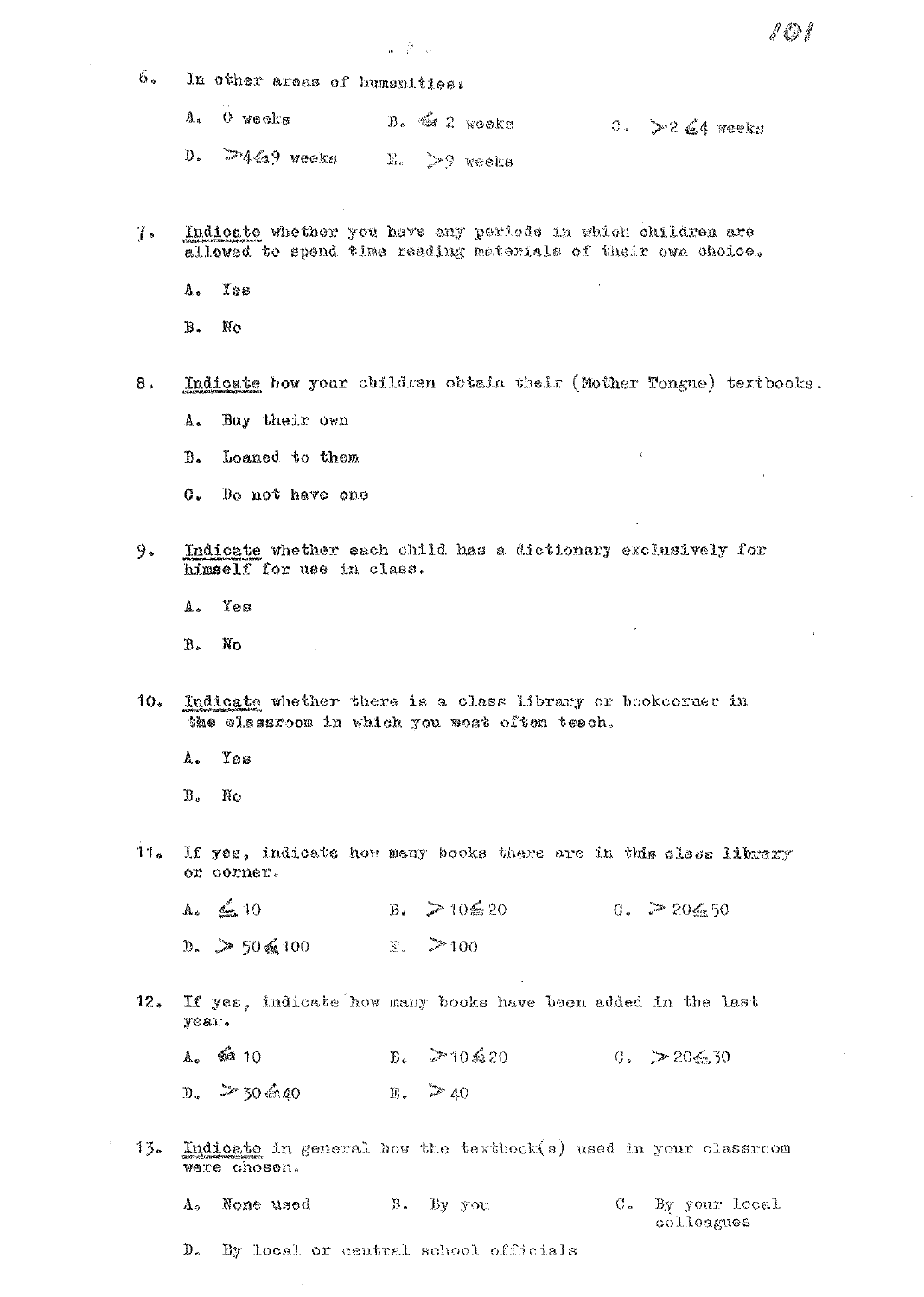- 14. Indicate how many hours of instruction (initial training) you have had on methods of teaching reading.
	- None or less than 1  $\Lambda$  .

 $\sim$   $\sim$ 

- $1 \leq 10$  hours  $B$ .
- $\sigma$ .  $\geq$  10 hours
- Indicate if a standardized reading test (i.e., one which  $15$ refers to children's marks to national or regional norms) has been given to all children in your class during the last twelve months.
	- Yes  $\Lambda$  .
	- $B$ . No
- $16.$ Indicate if you give any individual instruction in reading to children in your class.
	- **Yes**  $A_{\star}$
	- Β. No
- Indicate if you divide the class into groups for reading  $17.$ periods.
	- $\Lambda$  . Yes
	- $\mathbf{B}$ .  $\mathbb{N}$ O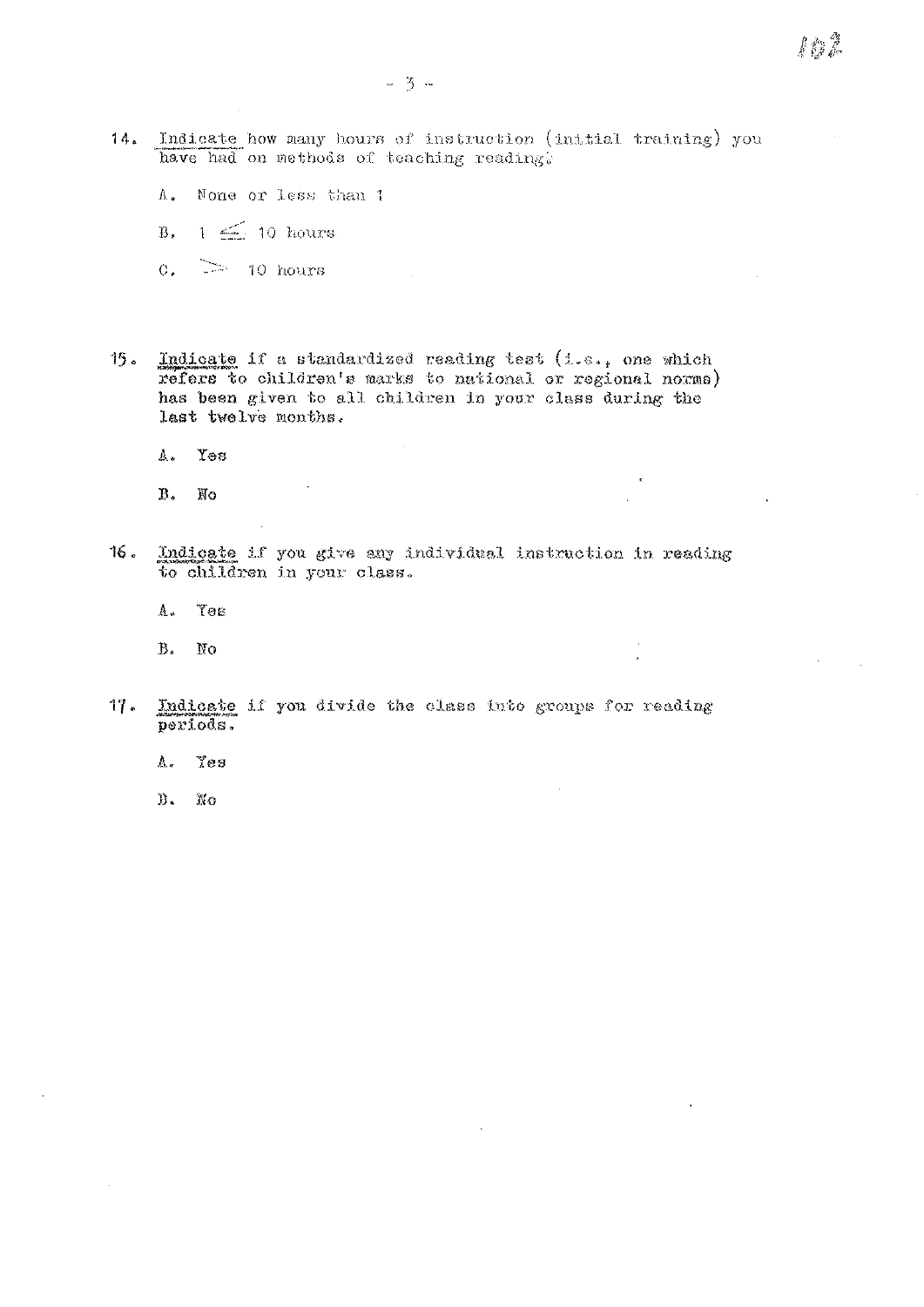### $18<sub>a</sub>$ Do you often ask groups of children to read aloud?

- $Y \circ s$ A.
- $B.$ No
- 19. Do you often read aloud to the children with the children just listening?
	- Yes A.,
	- $B_{\infty}$ No
- $20.$ Do you often read aloud with the children following silently in their own texts?

 $\ddot{\phantom{1}}$ 

- $\Lambda$ . Yes
- $\mathbf{B}$  . No
- Indicate whether you undertake any special work to improve  $21.$ the student's rate of reading.
	- A. Yos
	- $\mathbb B$  .  $\mathbb{N}^{\circ}$

Indicate whether or not you require or recommend the following kinds of books to your students.

 $\mathcal{A}$ 

- $22.$ Histories of Literature:
	- Require A.
	- Recommend  $B<sub>o</sub>$
	- $C -$ Neither
- $23.$ Handbooks of literary criticism:
	- A. Require

#### Recommend B.

- C. Neither
- $24.$ Diographies of individual authors:
	- A. Require
	- Leoommend B.
	- $\mathbb{C}_{\geq 0}$ Neither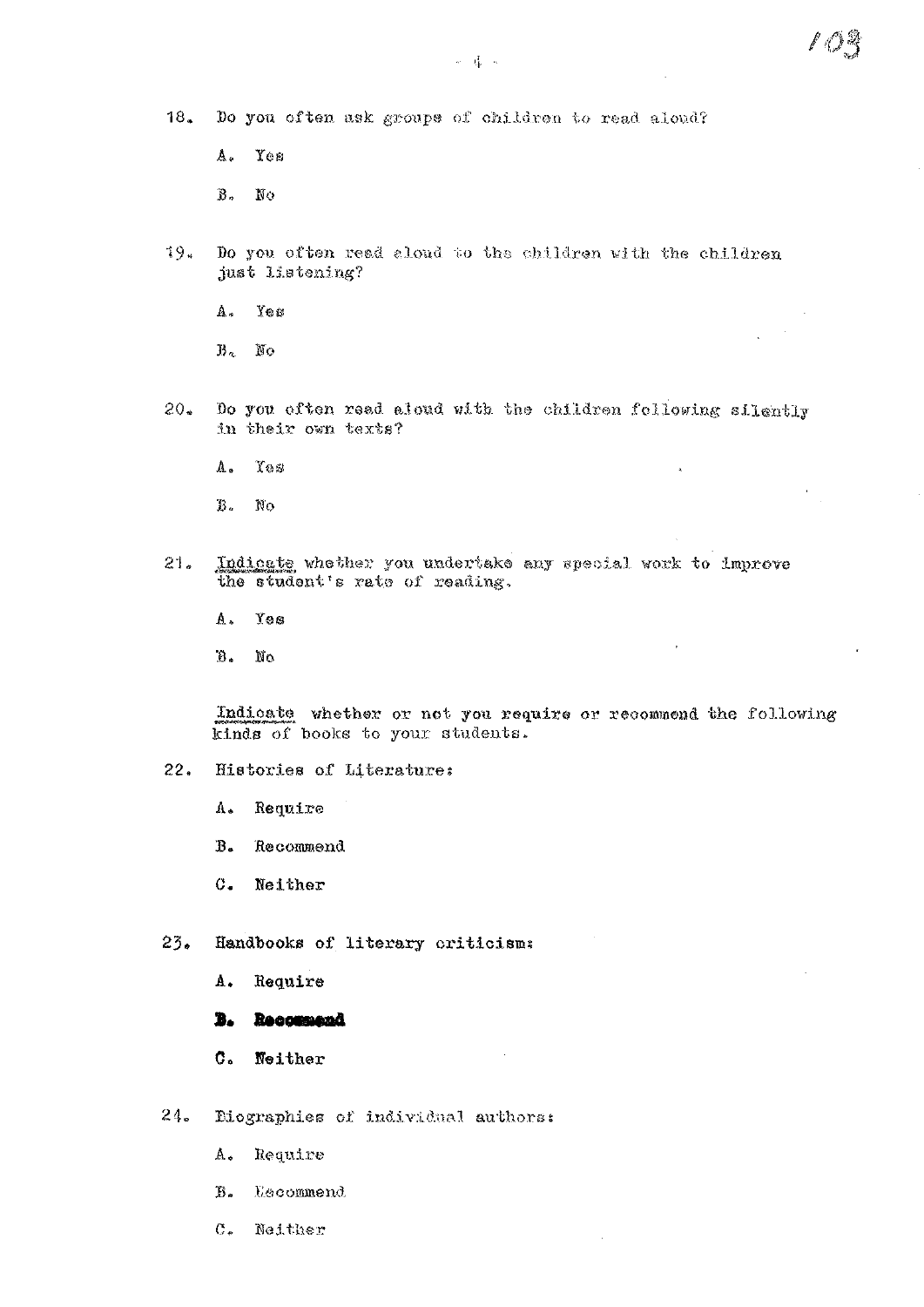(Indicate whether or not you require or recommend the following kinds of books to your students).

れんち

- 25. Critical casays on individual authors or works:
	- Require  $\mathbb{A}_n$
	- $B<sub>o</sub>$ Recommend
	- $\mathbf{C}$ . Neither
- $26.$ Do you advocate that your students should (indicate one)
- read only those books which can be discussed in depth A.,  $\rightarrow$ in class.

**B.** read as many books as possible.

If you teach(Mother Tongue)Literature continue with questions 27-59 If not, please mark response D for question 27.

- Indicate how much teaching time you devote to modern literature<br>(written after World War I) as opposed to earlier literature in  $27.$ general.
	- A. Time is devoted primerily to modern literature.
	- В. Time is devoted about equally between carlier and modern litersture.
	- $\mathcal{O}_{\mathcal{P}}$ Time is devoted primarily to earlier literature.
	- $\mathbf{b}$ . I do not teach Mother Tongue Literature.
- Indicate which of the following you think is closest to your aim  $28.$ as you teach Literature.

Literary instruction should seek to:

- $A$ . encourage the students' personal development through their talk about Literature.
- $B<sub>n</sub>$ emable the students to comprehend the complexity and beauty of individual literary works.
- show the students that their heritage is best preserved through  $\mathbb{C}$ . great writers and their works.
- 29. How often do you have students improvise scenes from a literary text they are reading - sither in pantomime or with words? (indicato due)
	- Α. Frequently
	- $\overline{B}$ . Occasionally
	- $C_{\kappa}$ Rereiv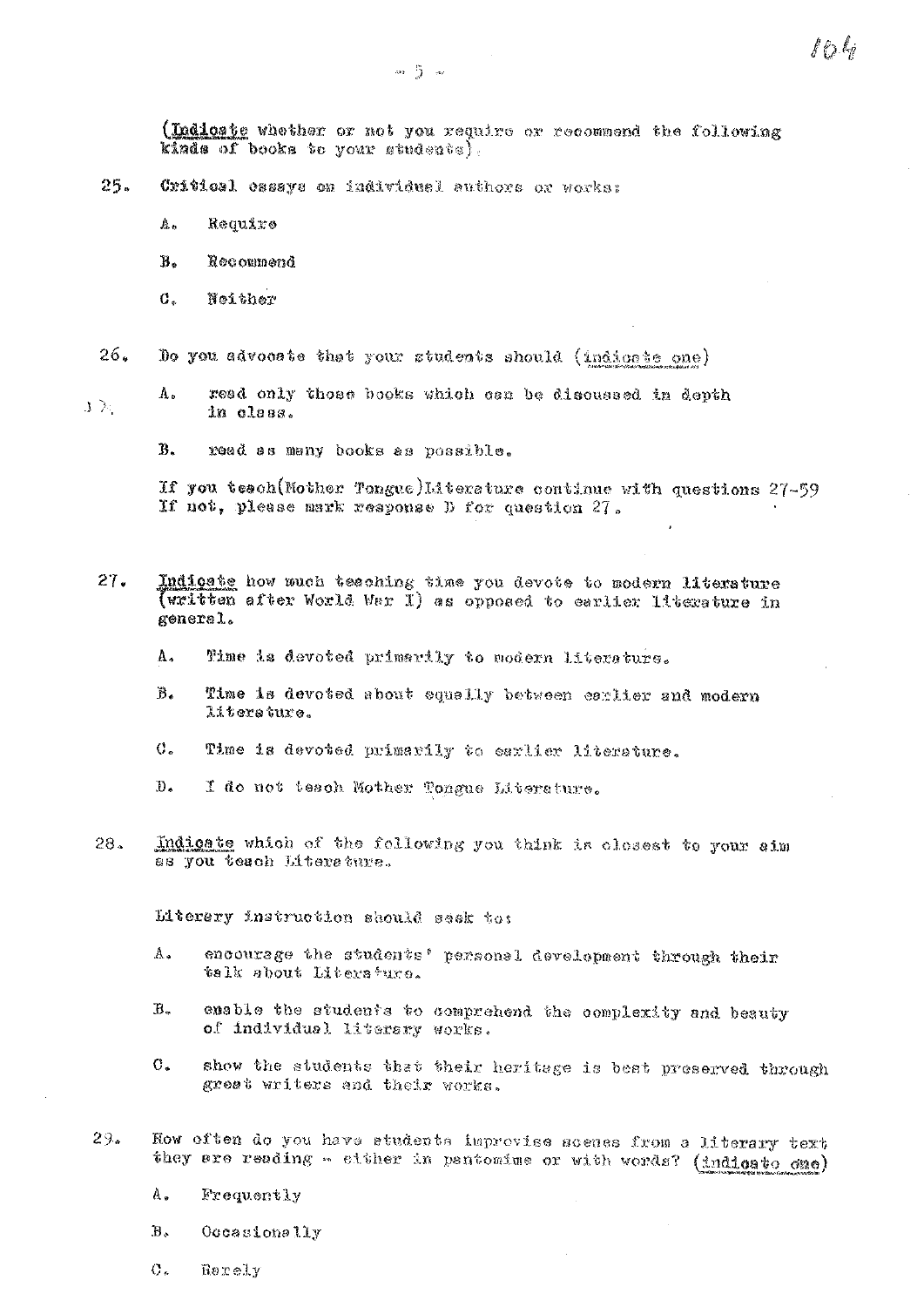We have interviewed numerous teachers of Literature and have asked them what questions they have found it most profitable or most important to ask in class discussions or in writing assignments. The questions, of course, differed greatly, but we found that they fell into certain groups. Below are the groups we have found. They are in general terms and would have to be modified for specified works of Literature. Please rate each of the following questions from A (trivial) to D (very important) to indicate the degree to which you think each question is important to the aims of your course in Literature.

 $\sim$  5

 $B =$  little importance  $C =$  some importance  $A = trivial$ 

 $D = very important$ 

30. Is it proper for an author to write a story about such a subject?

 $\Lambda$  $\mathbf{B}$  $\overline{G}$  $\mathbf{D}$ 

What literary devices (metaphors, images, allusions, rhetorical 31. devices, or other devices like dialogue or description) did you notice in the work?

 $\mathbf{B}$  $\boldsymbol{C}$  $\Lambda$ T)

 $32<sub>o</sub>$ Is the work symbolic or allegorical? What is its theme?

A  $\mathbf{B}$  $\mathcal{C}$  $\overline{D}$ 

How would you describe the language (grammar, syntax, versi-33. fication or diction) of this work?

A  $\overline{B}$  $\overline{C}$  $\mathbf{D}$ 

How is the work related to the time in which it was written 34. (politically, philosophically, biographically)?

A  $\overline{B}$  $\overline{C}$  $\mathbf{D}$ 

What happens in the work? Who is narrating it? What is  $35.$ the setting?

 $\mathbf{A}$  $\mathbf{B}$  $\mathbf{G}$  $\mathbf{D}$ 

How is the technique (the form, language, or structure) related. 36. to what the work says?

A  $\mathbf{B}$  $\mathcal{C}$  $\mathbf{D}$ 

What is the structure of the work? How is it organized? 37.

 $B$  $\mathbf{A}$  $\mathcal{C}$  $\mathbf{D}$ 

38. Is the work well written? Does the form support the content? Is it well constructed?

A  $\mathbf{B}$  $\mathcal{C}$  $\mathbf{D}$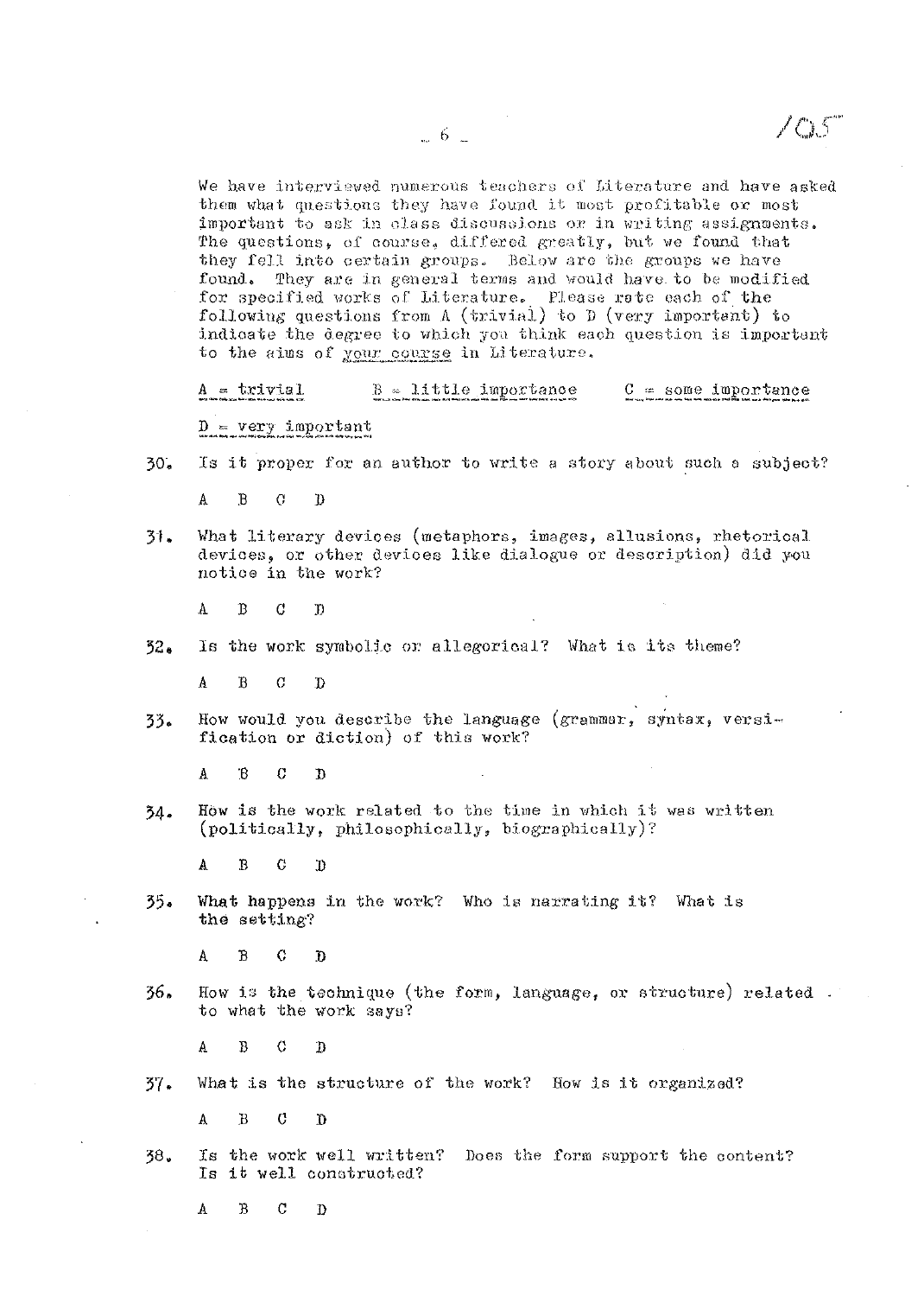### $B = 11$ ttle importance  $C =$  some importance

 $D = \text{very import}$ 

How would you interpret the character of this person? What is  $39.$ the significance of the setting?

 $\mathbf{A}$  $\mathbf{B}$  $\mathcal{C}$  $\mathbf{D}$ 

Did you find that any of these people are like people you know? 40. Did anything like this happen to you?

 $\mathtt{A}$  $\mathbf B$  $\overline{C}$  $\mathbf{D}$ 

41. Do any of the formal devices (sound, structure, syntax) have any significance? What symbols do you find in the work?

 $\mathbf{A}$  $\mathbf{B}$  $\Omega$  $\mathbf{D}$ 

42. What is the genre of the work? In what literary tradition is it?

 $\overline{A}$  $\mathbf B$  $\mathcal{C}$  $\mathbf{D}$ 

43. Does this work describe the world as it is? Do you find the world like the way it is described in this work?

 $\Lambda$  $\mathbf{B}$  $\mathcal{C}$  $\mathcal{D}$ 

 $4.4.$ What is the author teaching us? What is the work criticizing?

 $\Lambda$  $\overline{B}$  $\mathcal{C}$  $\mathbf{D}$ 

What is the tone (effect, mood, attitude, or point-of-view) in  $45.$ the work?

 $\mathbf{B}$  $\mathcal{C}$  $\mathbf{D}$  $\bf{A}$ 

46. What emotions or feelings does the work arouse in you?

 $\mathbf A$  $\mathbf{B}$  $\bf C$  $\mathbf{0}$  $\sim$   $\sim$ 

47. Is this work about serious things? Is it significant literature?

 $\mathbf{B}$  $\mathcal{O}$  $\mathbf{A}$  $\mathbf{D}$ 

48. Does the work succeed in getting you involved in its situation? Is it successful in arousing your emotions?

 $\mathbf{A}$  $\mathbf B$  $\mathbf C$  $\mathbf{D}$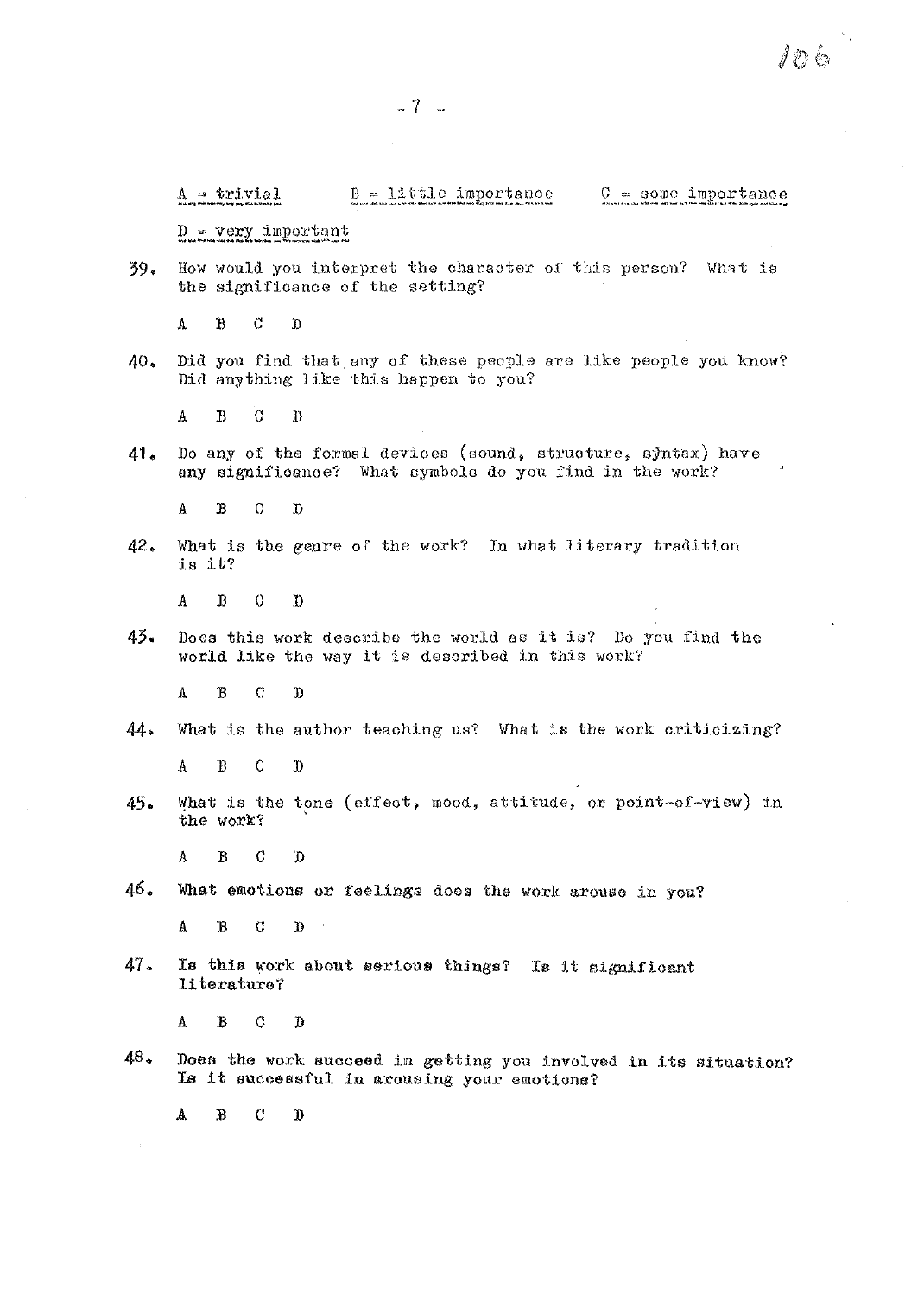$\epsilon$ 

- 49. Is there any one part of the work that explains the whole work?
	- $\mathtt{A}$  $\mathbf{B}$  $\mathbf{C}$  $\mathbf{D}$

 $\mathcal{L}_{\mathcal{A}}$ 

- Indicate which of the following best describes your impression 50. of your students.
	- A. Most are genuinely and seriously interested in Literature.
	- $B<sub>o</sub>$ Most are mainly interested in comics, movies, and television, not in serious Literature.
	- Most are interested in doing well in Literature courses,  $\sigma_{\star}$ but not in what they read.
- $51.$ Indicate if your post-secondary education was
	- $\Lambda$ . mainly in Literature
	- mainly in some other field,  $B_{\bullet}$